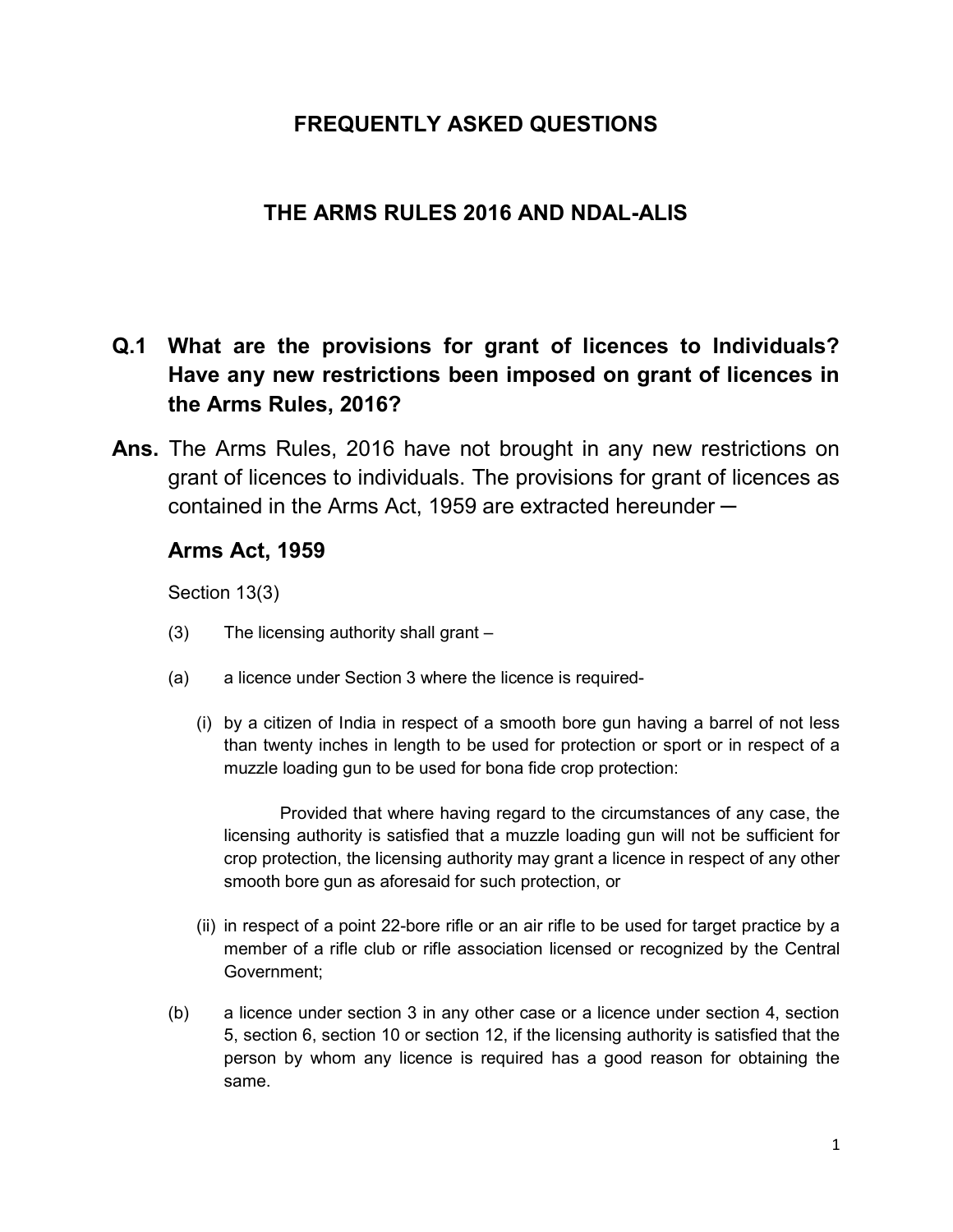### Arms Rules, 2016

The obligations of the licensing authorities for grant of licences for permissible category of arms and ammunition have been brought in rule  $20(3)$  of the Arms Rules, 2016, namely-

(3) For grant of a licence for the permissible arms or ammunition specified in category III in Schedule I, and without prejudice to the provisions contained in clause (a) of subsection (3) of section 13, the licensing authority, based on the police report and on his own assessment, may consider the applications of  $-$ 

(a) any person who by the very nature of his business, profession, job or otherwise has genuine requirement to protect his life and/or property; or

(b) any dedicated sports person being active member for the last two years, of a shooting club or a rifle association, licensed under these rules and who wants to pursue sport shooting for target practice in a structured learning process; or

(c) any person in service or having served in the Defence Forces, Central Armed Police Forces or the State Police Force and has genuine requirement to protect his life and/or property.

Perusal of the above provisions amplify that no new restrictions have been introduced for grant of licences to individuals.

## Q.2 What is the last date for generation of UIN and what is its importance?

Ans. The last date of obtaining UIN for all types of licences has been extended up to 1.4.2017 by the Arms Rules, 2016. UIN is to be issued to a licensee and not to a licence. All types of licensees including Individuals, Institutions (including banks), arms dealers, manufacturers, gun smiths, rifle and sports shooting associations, firing ranges etc. are required to have UIN. All licensees are required to contact their Licensing Authority for getting UIN by the stipulated date.

#### Q.3 What is the position for multiple licences issued to individuals?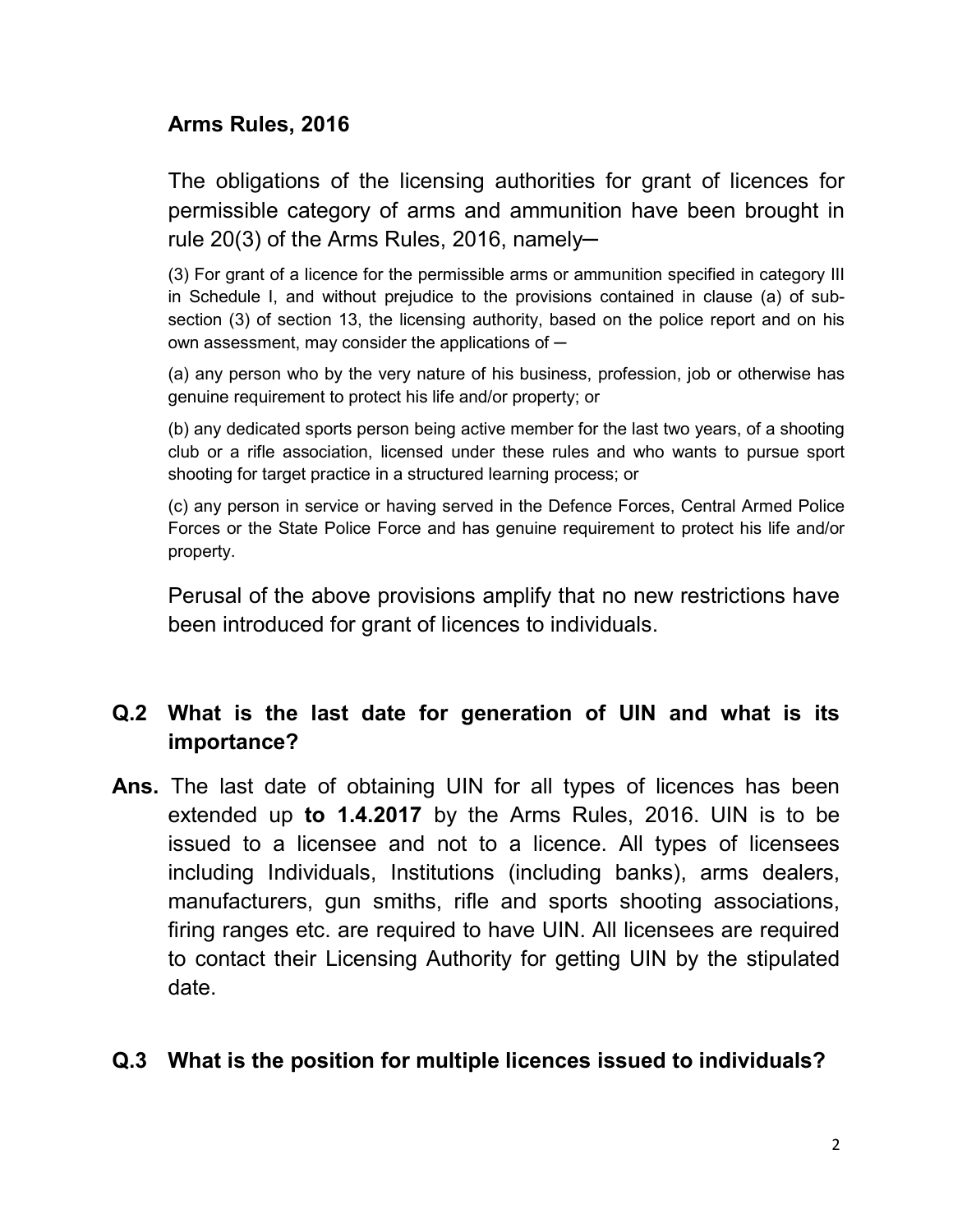Ans. As per rule 15 of the Arms Rules, 2016, any existing licensee holding multiple licences in Form III shall on or before 1.4.2017, make an application for grant of a single licence in respect of all the firearms held by him under his UIN, to the concerned licensing authority.

## Q.4 Who will grant the All India Validity?

- Ans. The District Magistrate may grant All India Validity for the following categories of licensees:
	- a) Union Ministers or Member of Parliament;
	- b) Personnel of Defence Forces and Central Armed Police Forces;
	- c) Officers of All India Services;
	- d) Officers in the Government or Government Sector Undertakings or Public Sector Undertakings with liability to serve anywhere in India;
	- e) Dedicated sports persons and the sports persons specified in serial numbers (1) to (4) of the table in sub-rule (2) of rule 40.

In other cases, the powers to grant All India Validity are with the **State Government** who will decide on the application forwarded by the concerned District Magistrate.

## Q.5 What is the change in appointment of Retainers by Individuals?

Ans. The provisions for appointment of retainers by individuals have been withdrawn. However the Individuals may appoint Additional Licensees as per provisions contained in Rule 20 of the Arms Rules, 2016.

The holder of a licence in Form III for permissible category of firearms, may apply for grant of additional licence for any two of his close relatives who are not in possession of any licence in Form III and who are residing with him. The weapons endorsed on the licence of the parent licensee shall be endorsed on the licence of such an additional licensee.

Q.6 What is the time limit for acquisition of a firearm (GPP) on obtaining a new licence or on sale of an already held firearm?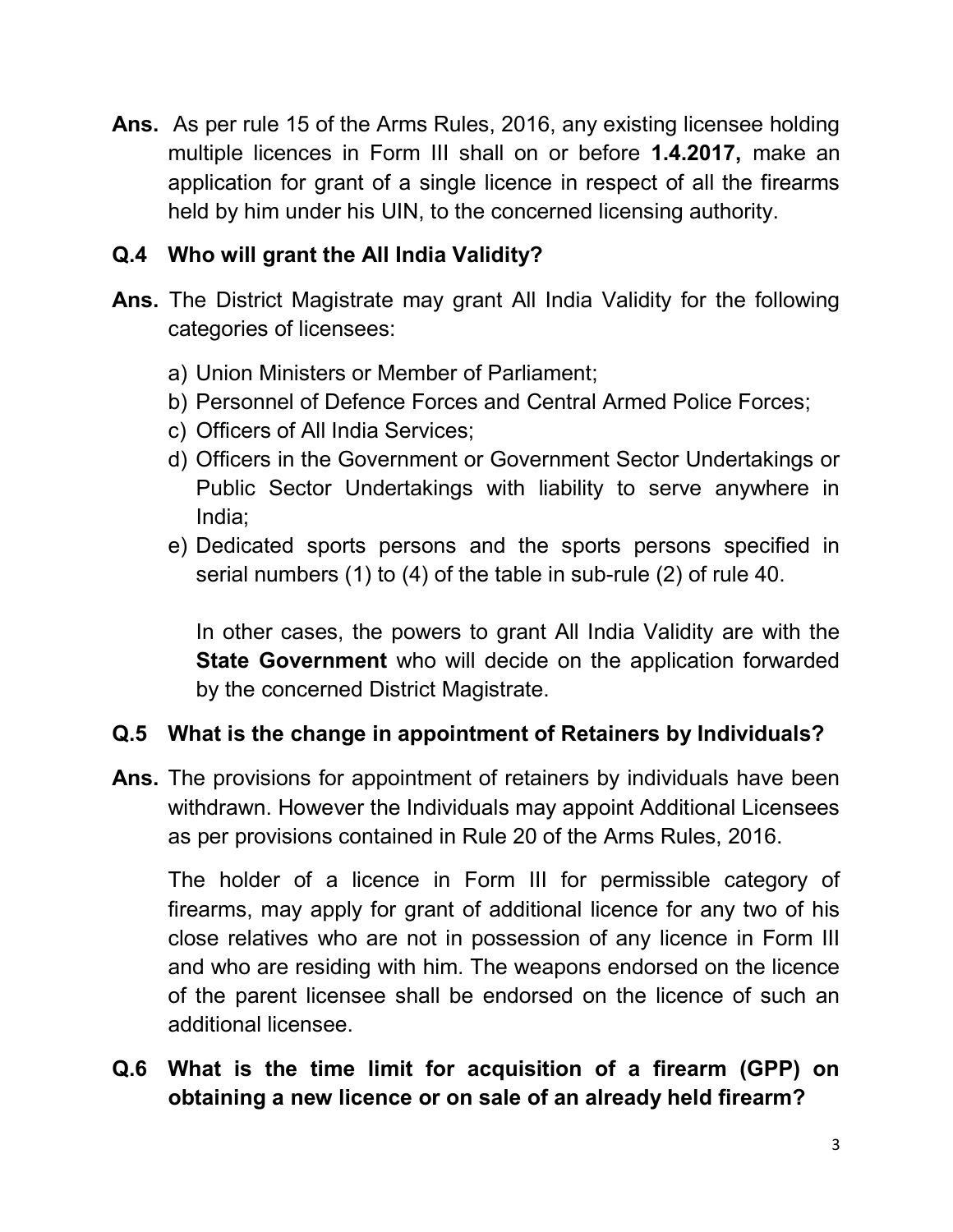Ans. A time period of 2 years has been prescribed in rule 18 of the Arms Rules, 2016 in both the situations, which is extendable by another one year.

## Q.7 Which are the Application Forms for grant of different types of licences?

Ans. Every application for the grant of a licence under the Arms Rules, 2016 shall be submitted in Form A-1 to A-14 as applicable to the category of the licence applied.

 Further separate Application Forms have been specified for allied services and other matters in Form B-1 to B-4 of the Arms Rules, 2016.

## Q.8 Whether time limits have been defined for getting different services under the new rules?

Ans. The Arms Rules, 2016 have defined the time limits for grant of various services to be followed by licensing authorities under Schedule V of the rules.

# Q.9 What is the process of registration with an outside licensing authority in case a licensee shifts his residence?

Ans. As per rule 17 of the Arms Rules, 2016, if a person who holds a licence in Form III changes his place of residence, permanently or temporarily for a period of more than six months, and carries with him the arms covered by the licence, to such new place, he shall immediately, before the expiry of a period of six months, send intimation to the new licensing authority by applying in Form B-1. The said licensing authority will register him within a period of 15 days of the date of application and the UIN of the licensee shall stand activated with the new licensing authority and deactivated with the earlier licensing authority.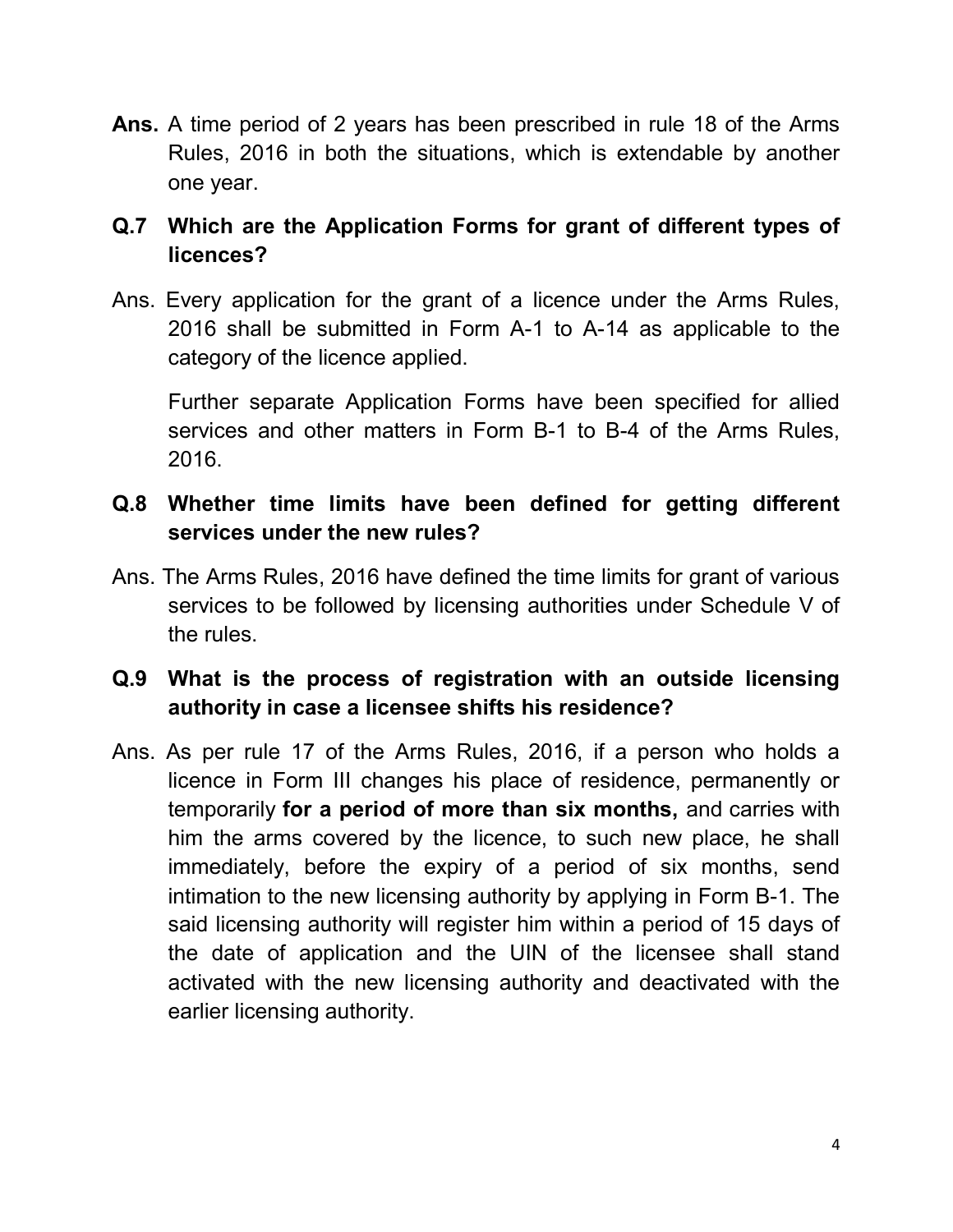The same procedure shall apply if a licensee shifts his place of residence to a different police station under the same licensing authority.

# Q.10 What are the documents to be furnished along with an application for grant of a licence in Form A-1?

- Ans. As per rule 11 of the Arms Rules, 2016, an applicant has to submit the following documents along with the application form:
	- (a) four passport size copies of the latest photograph of the applicant (in white background);
	- (b) proof of date of birth;
	- $(c)$  identification proof  $-$ 
		- (i) Aadhar Card; or

 (ii) in case the applicant does not have Aadhar Card, a written declaration in the form of an Affidavit to be submitted in this regard along with an alternative identification proof which may include Passport or Voter's Identification Card or Permanent Account Number (PAN) card or Identity Card issued to the employees;

 (iii) in case of exemptee sports persons, shooters identification card issued by the National Rifle Association of India.

 (d) residence proof in case the applicant does not possess Aadhar Card or Passport, which may include ─

- (i) voter's identification card; or
- (ii) electricity bill; or
- (iii) landline telephone bill; or
- (iv) rent deed or lease deed or property documents;or
- (v) any other document to the satisfaction of the licensing authority.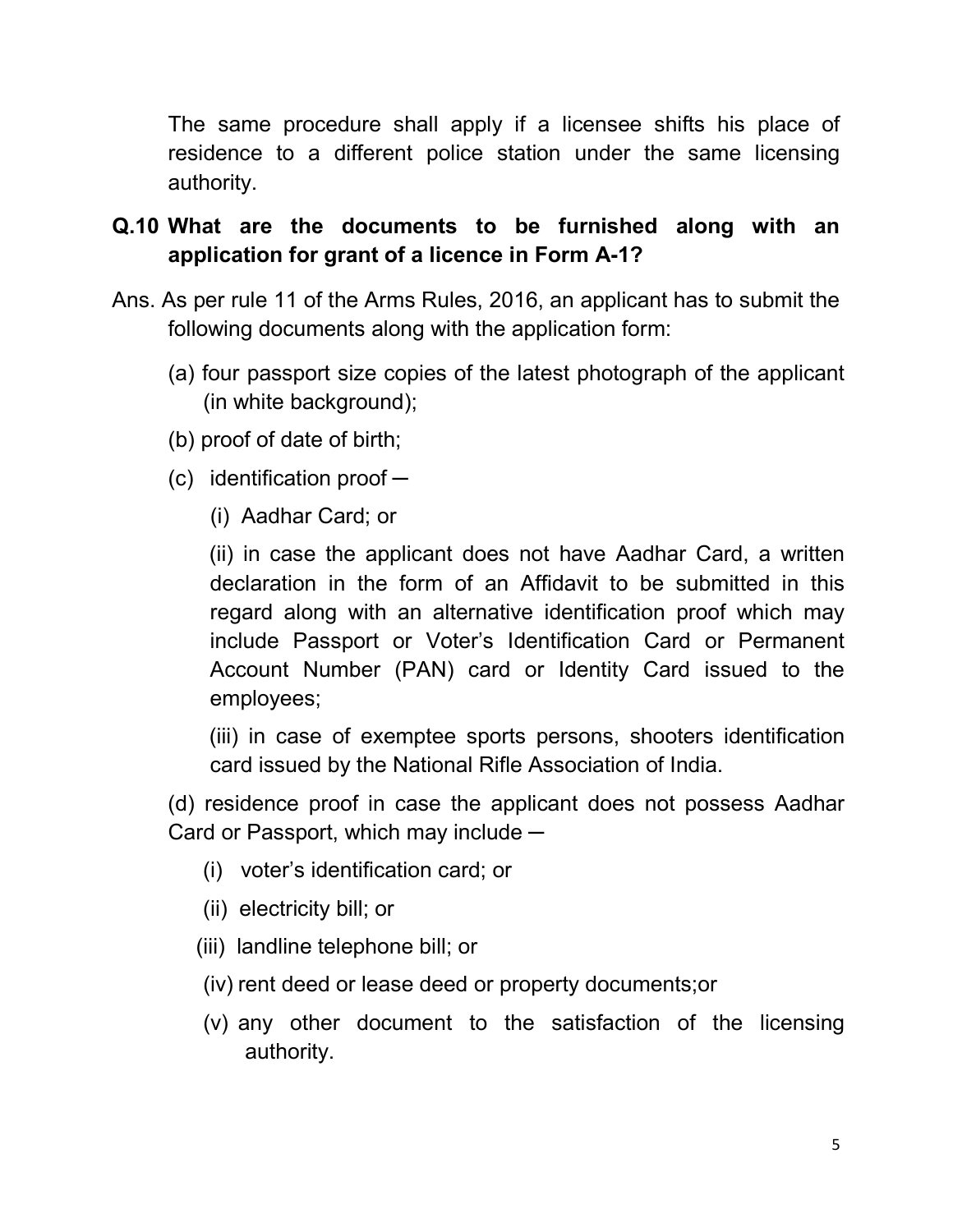(e) safe use and storage of firearms undertaking referred to in subrule (4) of rule 10;

 (f) for professional category applicant, referred to under clause (a) of sub-rule (3) of rule 12, self-attested copies of the educational and professional qualification certificates, wherever applicable;

 (g) medical certificate about mental health and physical fitness of the applicant with specific mention that the applicant is not dependent on intoxicating or narcotic substances (in Form S-3);

 (h) in case of an application for a licence in Form IV, the particulars specified in sub-rule (2) of rule 35 along with a permit from the authority empowered under the Wild Life (Protection) Act, 1972 (53 of 1972);

# Q.11 What are the obligations of licensing authorities for grant of licences for Permissible category of arms and ammunition?

Ans. Rule 12 defines the obligations of the licensing authorities for grant of licences to the applicants for permissible category of arms and ammunition to:-

(a) any person who by the very nature of his business, profession, job or otherwise has genuine requirement to protect his life and/or property; or

(b) any dedicated sports person being active member for the last two years, of a shooting club or a rifle association, licensed under these rules and who wants to pursue sport shooting for target practice in a structured learning process; or

(c) any person in service or having served in the Defence Forces, Central Armed Police Forces or the State Police Force and has genuine requirement to protect his life and/or property.

## Q.12 When the applications for renewal of licences are to filed with the licensing authorities?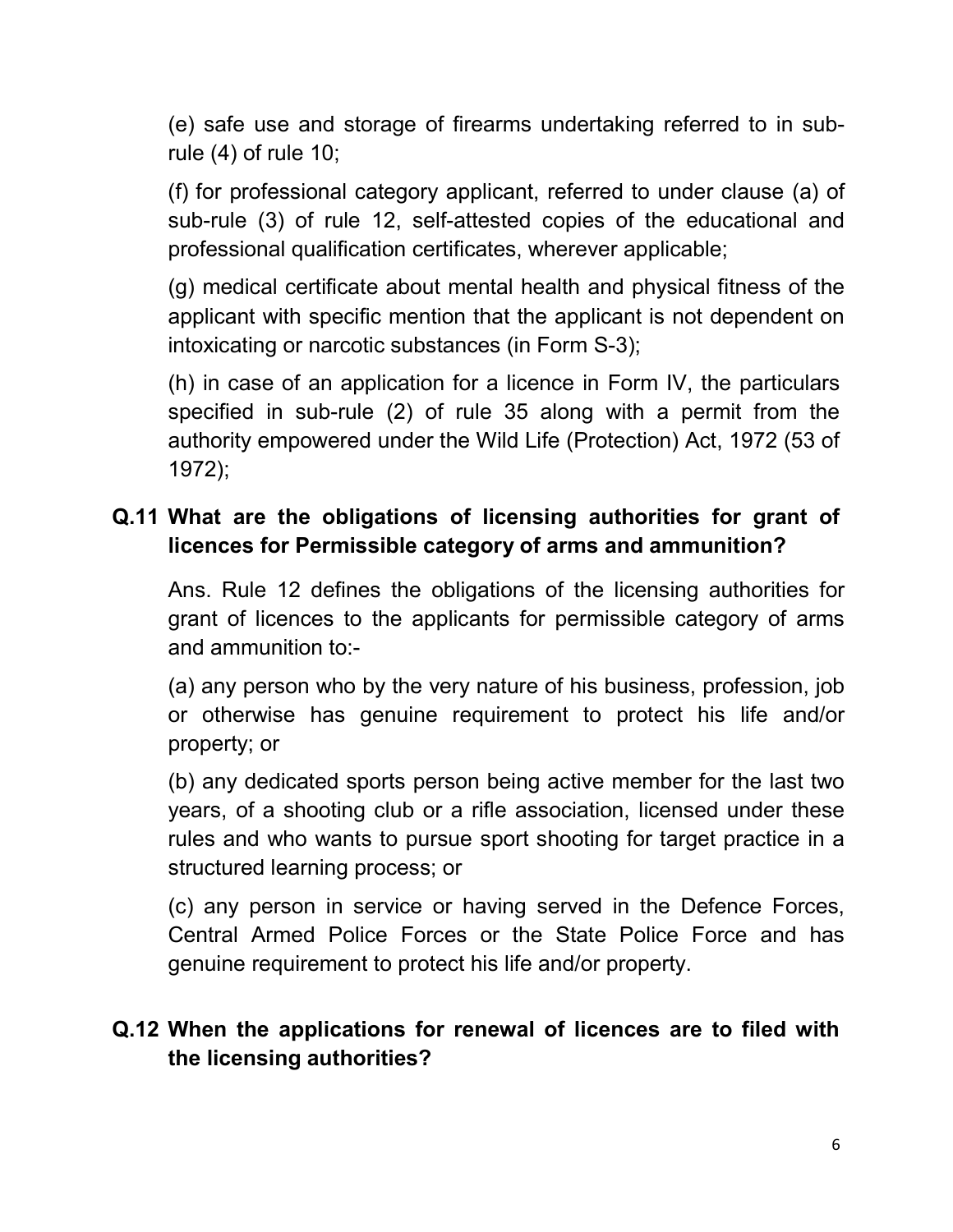Ans. As per rule 24 of the Arms Rules, 2016, an application for renewal of a licence shall be filed in the Form wherein specified at least 60 days prior to the expiry of the licence.

### Q.13 What are the provisions for grant of licences to legal heirs?

Ans. The provisions for grant of licences are contained in rule 25 of the Arms Rules, 2016. The licensing authority may grant a licence  $-$ 

(a) after the death of the licensee, to his legal heir; or

 (b) in any other case, on the licensee attaining the age of seventy years or on holding the firearm for twenty-five years, whichever is earlier, to any legal heir nominated by him:

Provided that notwithstanding the provisions contained in rule 12 of these rules, the licensing authority may grant a licence to such legal heir if the eligibility conditions under the Act and these rules are fulfilled by the said legal heir and there are no adverse remarks in the police report.

## Q.14 What are the restrictions on carrying of firearm in public place?

Ans. Rule 32 of the Arms Rules, 2016 deal with the restrictions on carrying of firearm in public place:

(1) No person shall carry a firearm in a public place unless the firearm is carried –

- (a) in the case of a handgun  $-$ 
	- (i) in a holster or similar holder designed, manufactured or adapted for the carrying of a handgun and attached to his person; or
	- (ii) in a rucksack or similar holder; or

 (b) in the case of any other firearm, in a holder designed, manufactured or adapted for the carrying of a firearm.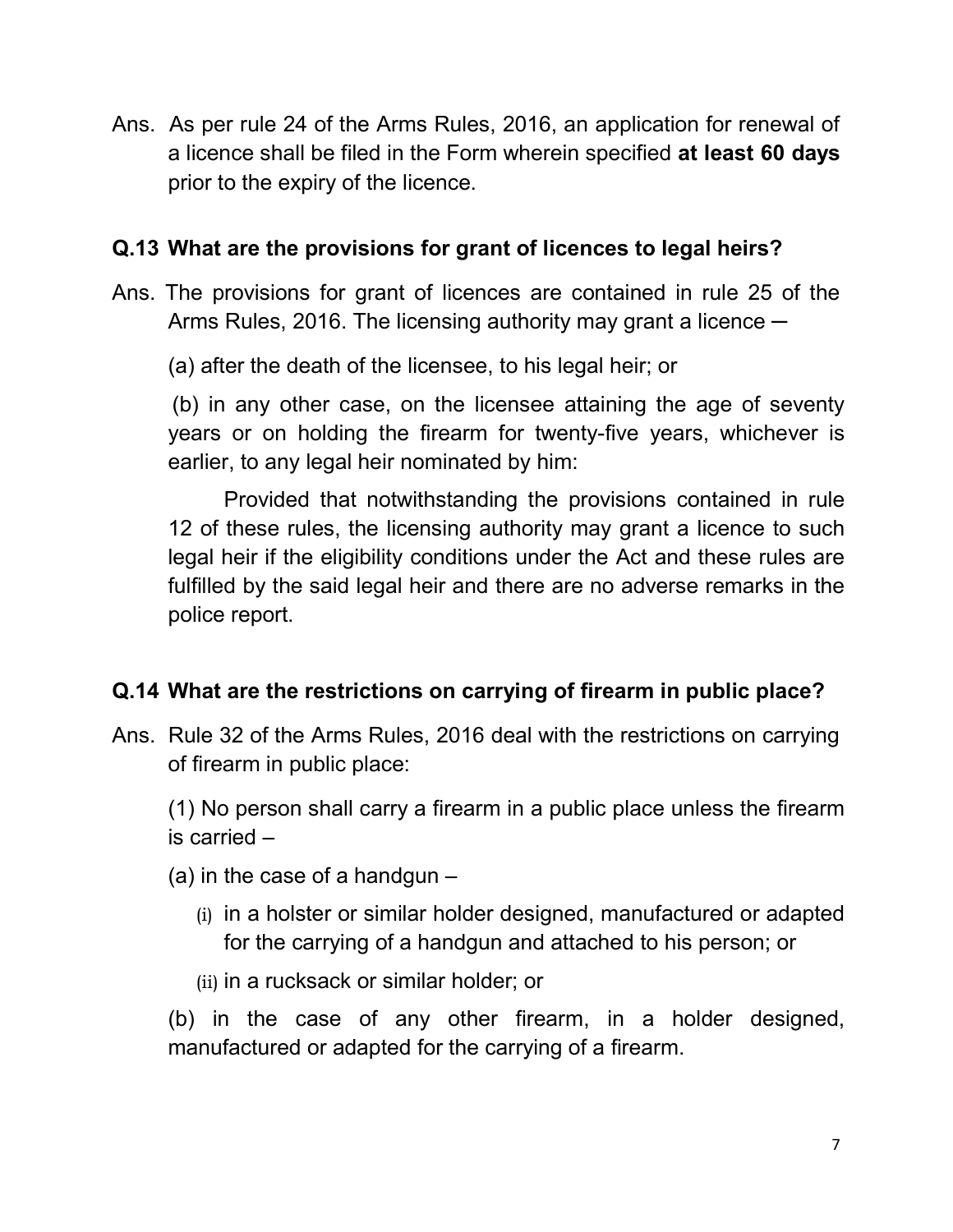(2) A firearm contemplated in sub-rule (1) must be completely covered and the person carrying the firearm must be able to exercise effective control over such firearm.

 (3) Brandishing or discharge of firearms or blank-firing firearms in any public place or a firearm free zone is strictly prohibited.

 (4) Any violation of this rule shall be liable to revocation of the licence and seizure of the firearm in addition to the penalty specified under the Act.

# Q.15 What are the stipulations for grant of licence for destruction of wild animals which do injury to human beings or cattle and damage to crops?

Ans. The grant of arms licences in Form IV shall be subject to the provisions of the Wild Life (Protection) Act, 1972 (53 of 1972), in respect of the States and Union Territories where the said Act is applicable and the applicant shall specify details of the land and cultivation requiring protection and area in which the arms and ammunition are required to be carried.

# Q.16 What are the provisions for training of arms and ammunition to persons below the age of 21 years?

Ans. As per rule 36 of the Arms Rules, 2016 any person below the age of twenty-one years but not below the age of twelve years may be allowed to use permissible category of arms for the purposes of training in the use of such arms in the immediate presence, or, under the direct supervision and guidance, of an adult instructor or the licensee.

# Q.17 What are the provisions for grant of licences to practice sport shooting?

Ans. As per rule 36 of the Arms Rules, 2016 any person who applies for a licence to possess permissible category of arms in Form III in order to practice sport shooting shall be required to show evidence that he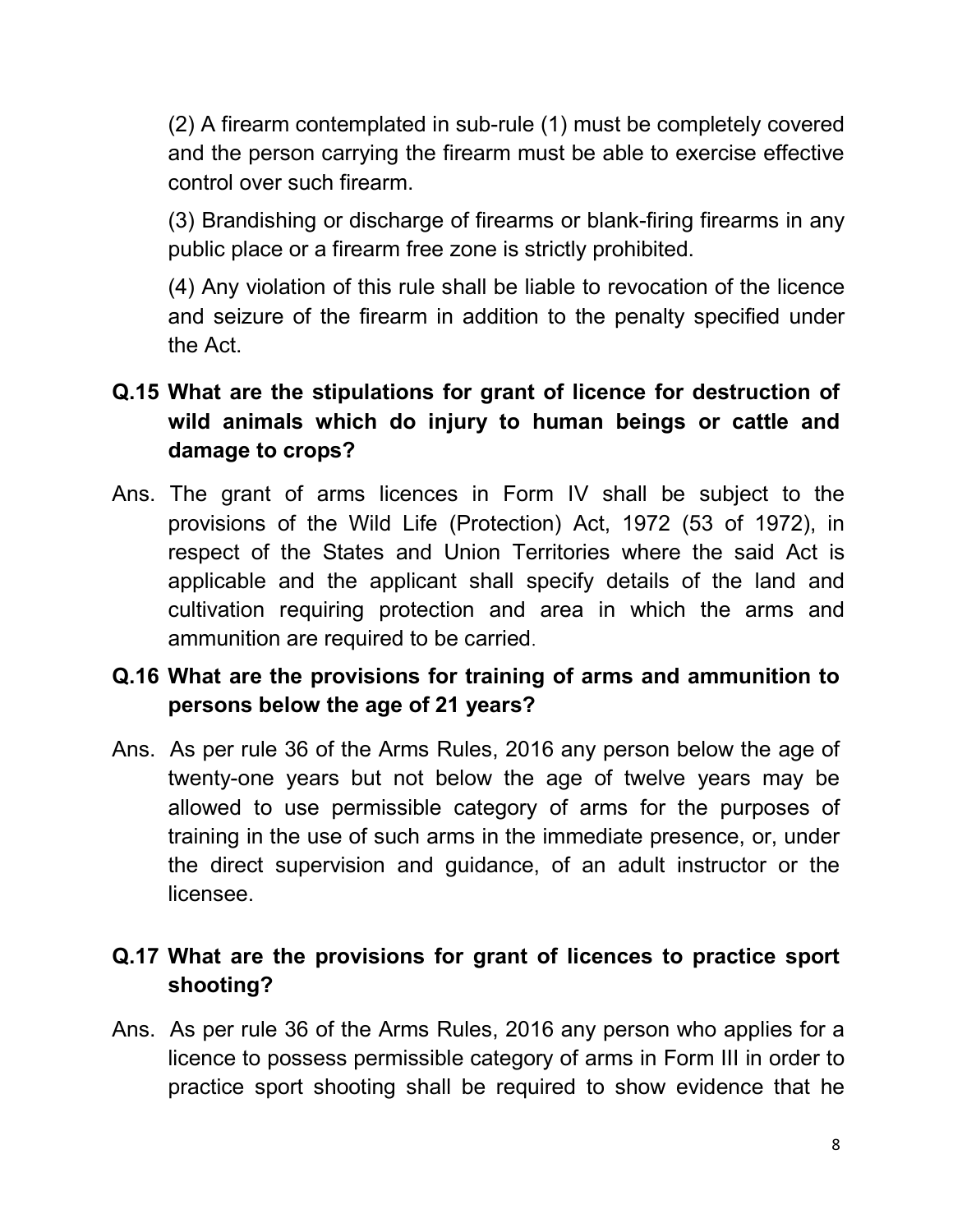participates in such activities or that he is in a structured learning process However, the use of arms that are licensed for the purpose of sport shooting shall be limited to practice and competition at sport shooting clubs or at shooting ranges.

### Q.18 What are the provisions for replica of firearms?

Ans. The provisions for replica of firearms are applicable for manufacture of only those replicas which are covered under the definition contained in clause (26) of sub-rule 1 of rule 2 of the Arms Rules, 2016 which reads "firearm replica" means an object designed to resemble a firearm which has an appearance that is so realistic as to make it indistinguishable, for all practical purposes, from a real firearm and which has been rendered innocuous. The provisions are contained in Part II of Chapter V of the rules.

Except for manufacture of firearm replicas of the category specified above, no other licensing requirements are applicable on firearm replicas as per Exemption Notification No. S.O. 2461(E) dated 18.7.2016 issued by the Central Government under section 41 of the Arms Act, 1959

# Q.19 What are the changes brought in for grant of licences to Arms and Ammunition Dealers?

Ans. The Arms and Ammunition Dealers having been granted licences in Form XI, XII, XIII or XIV shall be issued a composite licence in Form VIII for Dealer Licence and for Deposit of Arms and Ammunition. The licences are to issued by the State Governments and renewed by the District Magistrates.

 The dealers who wish to extend the services of minor or major repairs of firearms shall have to obtain a licence in Form IX or Form IX-A as applicable.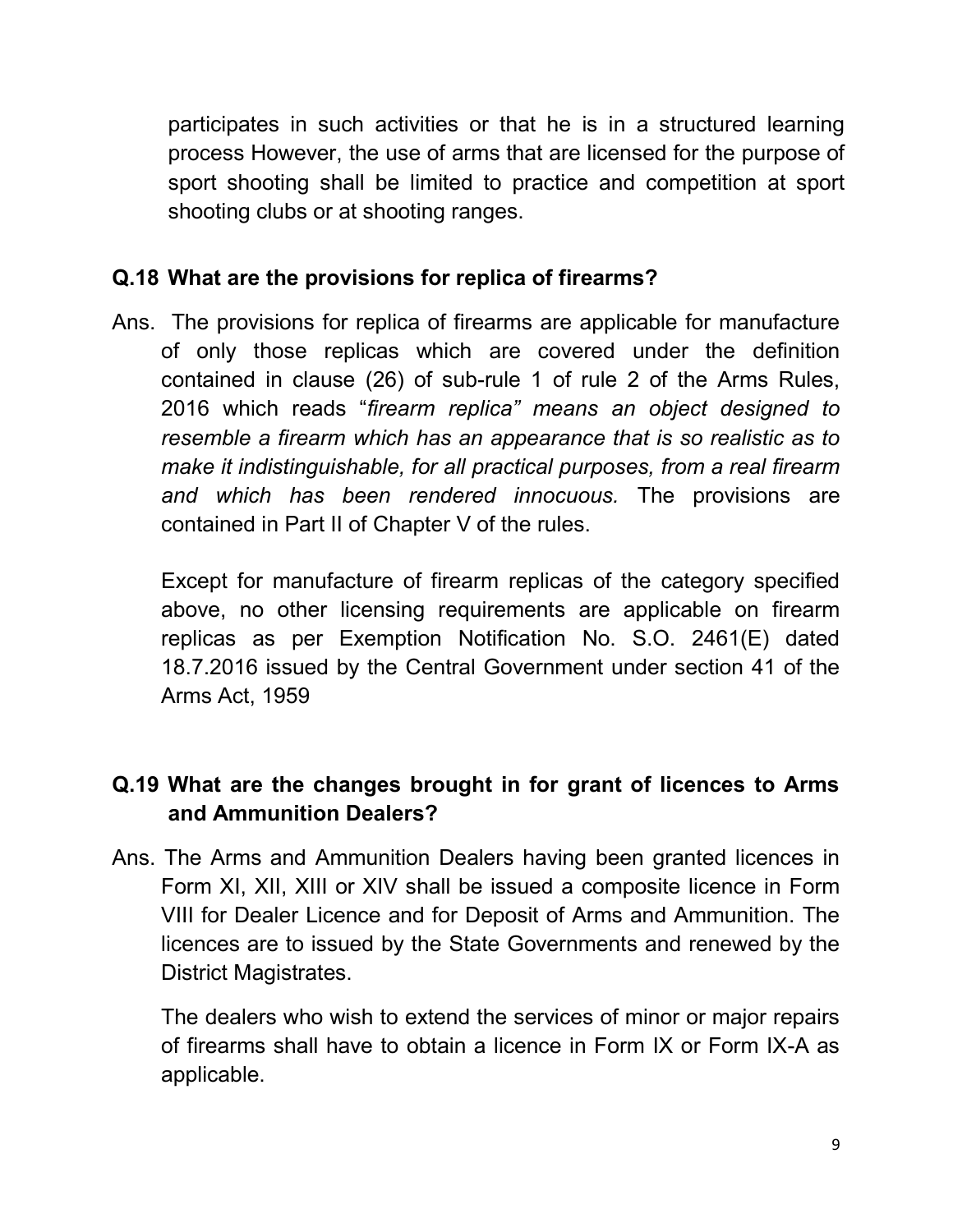### Q.20 What are the new provisions for Air Weapon Dealers?

Ans. The provisions for Air Weapon Dealers are contained in rule 84 and 85 of the Arms Rules, 2016. "Air weapon dealer" means a dealer, who buys, sells, transfers or keeps for sale or transfer air weapons having muzzle energy less than 20 joules or 15 ft. lbs. and/or bore less than 0.177"or 4.5 mm and having been granted a licence in Form VIII-A by the licensing authority.

## Q.21 What are the new provisions for Air Weapons?

Ans. Air weapons including air rifles and air guns having muzzle energy exceeding 20 joules or 15 ft. lbs. and/or bore exceeding 0.177"or 4.5 mm shall be subject to licensing requirements under the Arms Rules, 2016 and shall be counted within the limit of 3 firearms as defined under Section 3 of the Arms Act, 1959.

## Q.22 Which are the new arms brought under the licensing regime?

- Ans. Schedule I of the Arms Rules, 2016 brings the following arms under the licensing regime:
	- a) Electronic Disabling Devices having firing range of less than fifteen feet – Permissible Arms Exceeding firing range of fifteen feet – Restricted Arms
	- b) Blank firing firearms
	- c) Paintball markers or guns having muzzle energy exceeding 90 m/s or 300 ft/s (300 fps)

# Q.23 What changes have been brought in the licensing regime for Air Guns in the Arms Rules, 2016?

Ans. Air guns fall under the definition of firearms under clause (e) of subsection (1) of section 2 of the Arms Act, 1959 and were included under clause (d) of Category III in Schedule I of the Arms Rules, 1962. However, the air guns had been exempted from the licensing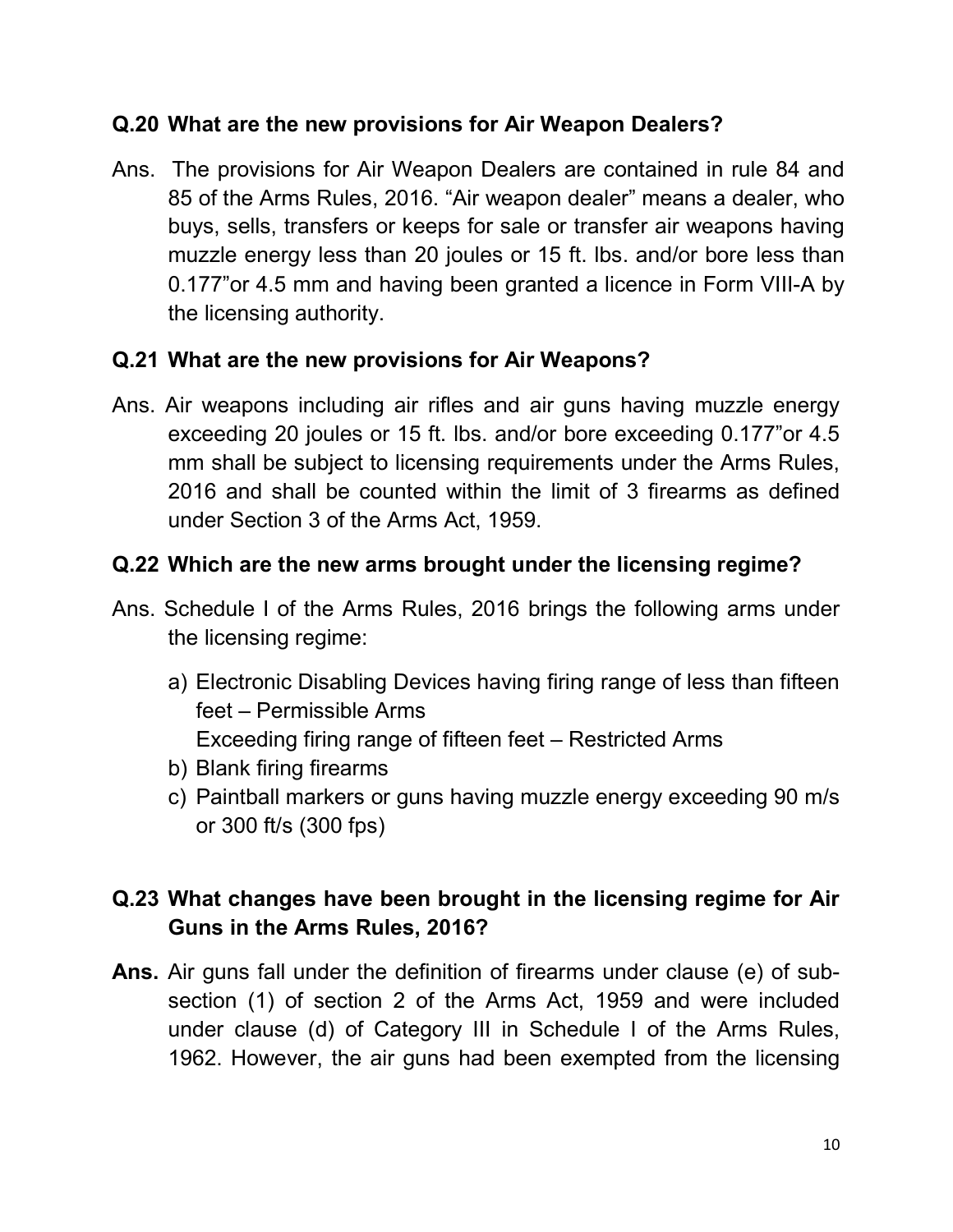requirements as per specifications contained in entry 3 of GSR 991 dated 1.10.1962.

 The Arms Rules, 2016 have brought in two categories of air weapons in clause (f) of category III of Schedule I of the rules, namely  $-$ 

|  | Air weapons including air rifles and air guns                                                      |
|--|----------------------------------------------------------------------------------------------------|
|  | having muzzle energy exceeding 20 joules or 15 ft. lbs. and/or bore<br>exceeding 0.177"or 4.5 mm   |
|  | having muzzle energy less than 20 joules or 15 ft. lbs. and /or bore<br>less than 0.177" or 4.5 mm |

Air weapons falling under category III(f)(i) shall be subject to the licensing requirements like any other firearm and shall be subject to the restriction of maximum three (3) firearms as specified in section 3 of the Arms Act, 1959 and can be kept and sold only through authorized arms and ammunition dealers licensed under the Arms Rules, 2016, holding a licence in Form VIII.

 Air weapons falling under category III (f) (ii) shall not be subjected to the licensing requirements. Such air weapons may be kept and sold only through Air Weapon dealers holding a licence in Form VIII-A under the Arms Rules, 2016 after obtaining identity and residence proof from the buyer.

 Manufacturing of all types of air weapons have been brought under the licensing regime and can be manufactured after obtaining a licence in Form VII-C under the Arms Rules, 2016.

 Permissible limits of ammunition for air weapons (pellets) shall be notified by issuance of a general or special order by MHA.

## Q.24 What changes have been brought for transporters of arms and ammunition in the Arms Rules, 2016?